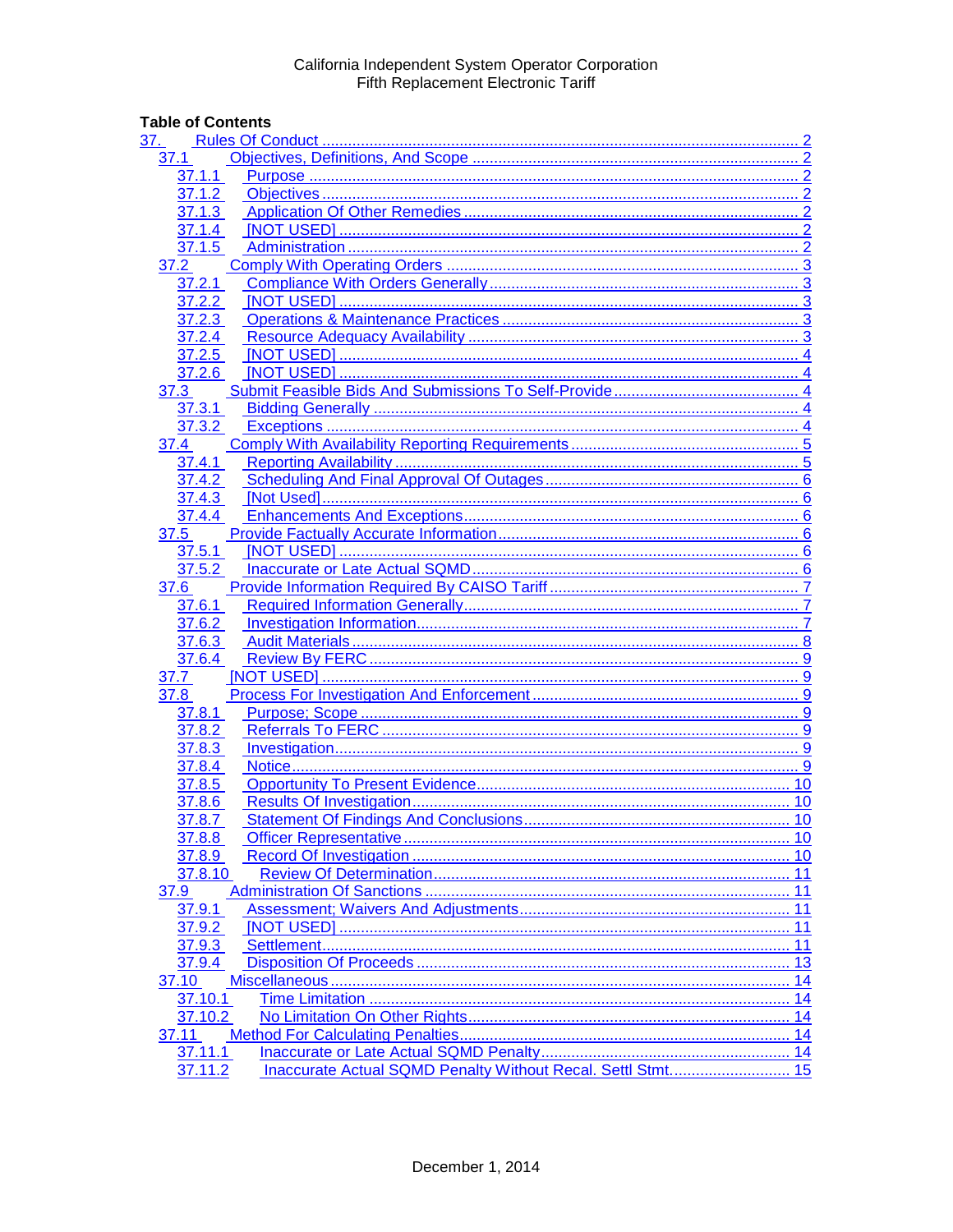# <span id="page-1-0"></span>**37. Rules Of Conduct**

# <span id="page-1-1"></span>**37.1 Objectives, Definitions, And Scope**

## <span id="page-1-2"></span>**37.1.1 Purpose**

Section 37 sets forth the guiding principles for participation in the markets administered by the CAISO. The specified Rules of Conduct are intended to provide fair notice to Market Participants of the conduct expected of them, to provide an environment in which all parties may participate on a fair and equal basis, to redress instances of gaming and other instances of anticompetitive behavior, and thereby to foster confidence of Market Participants, ratepayers and the general public in the proper functioning of the CAISO markets.

### <span id="page-1-3"></span>**37.1.2 Objectives**

The objectives of this CAISO Tariff are to:

- (a) Provide clear Rules of Conduct specifying the behavior expected of Market Participants; and
- (b) For those Rules of Conduct involving objectively identifiable behavior, establish in advance the Sanctions for violation of the specified Rules of Conduct.

# <span id="page-1-4"></span>**37.1.3 Application Of Other Remedies**

The activities and remedies authorized under this Section 37 are in addition to any other actions or relief that may be available to the CAISO elsewhere in the CAISO Tariff or under law, regulation or order. Nothing in this Section 37 limits or should be construed to limit the right of the CAISO to take action or seek relief otherwise available to it, and such action or relief may be pursued in addition to the action or relief specified in this Section 37.

### <span id="page-1-5"></span>**37.1.4 [NOT USED]**

### <span id="page-1-6"></span>**37.1.5 Administration**

The CAISO shall administer the following Rules of Conduct specified herein: Section 37.4.1, Section 37.4.2, Section 37.4.3, Section 37.5.2, Section 37.6.1, Section 37.6.2, and Section 37.6.3. FERC shall administer the following Rules of Conduct specified herein: Section 37.2.1, Section 37.2.3, Section 37.2.4, and Section 37.3.1.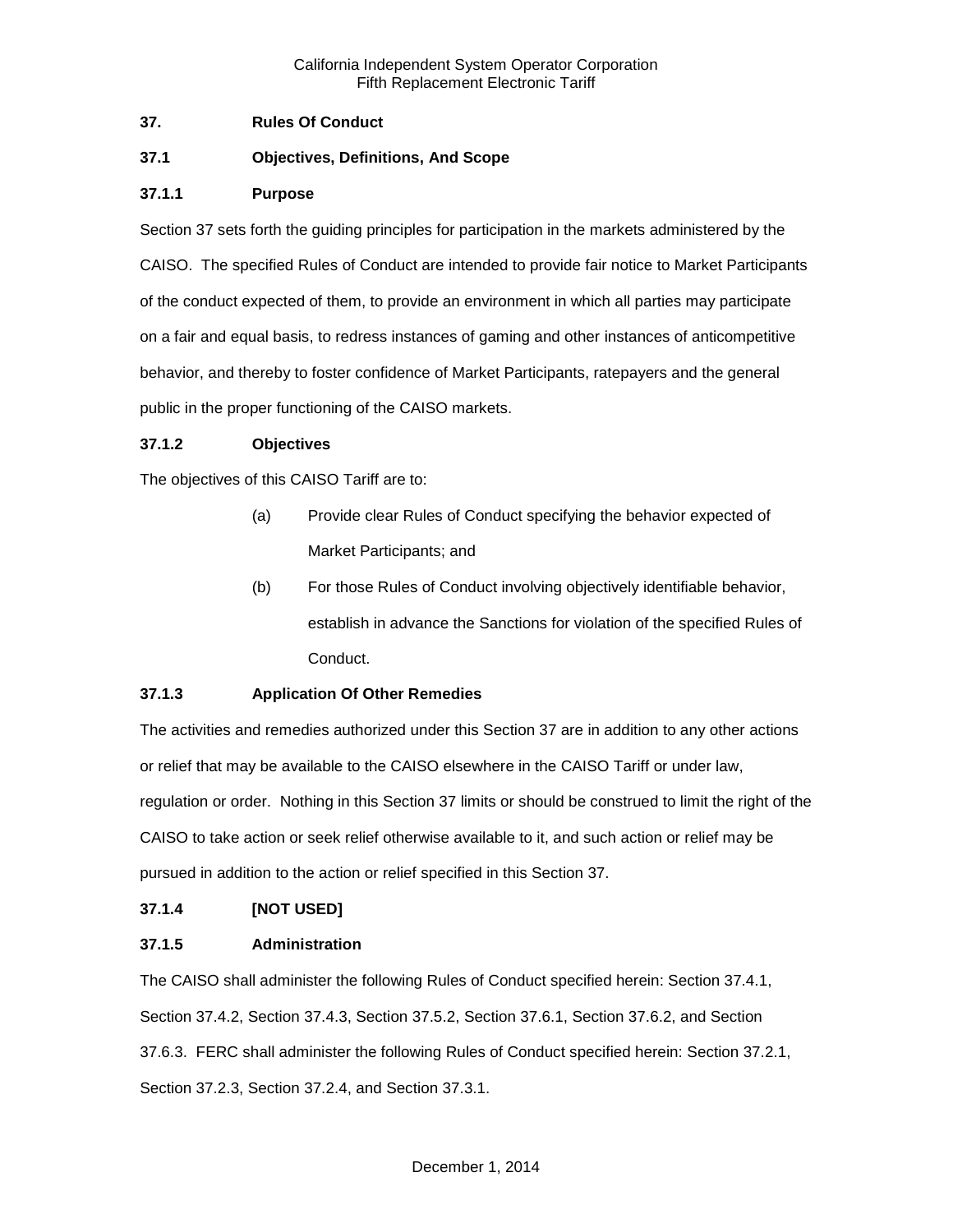# <span id="page-2-0"></span>**37.2 Comply With Operating Orders**

## <span id="page-2-1"></span>**37.2.1 Compliance With Orders Generally**

# **37.2.1.1 Expected Conduct**

Market Participants must comply with operating orders issued by the CAISO as authorized under the CAISO Tariff. For purposes of enforcement under this Section 37.2, an operating order shall be an order(s) from the CAISO directing a Market Participant to undertake, a single, clearly specified action (e.g., the operation of a specific device, or change in status of a particular Generating Unit) that is intended by the ISO to resolve a specific operating condition. Deviation from an ADS Dispatch Instruction shall not constitute a violation of this Section 37.2.1.1. A Market Participant's failure to obey an operating order containing multiple instructions to address a specific operating condition will result in a single violation of Section 37.2. If some limitation prevents the Market Participant from fulfilling the action requested by the CAISO then the Market Participant must promptly and directly communicate the nature of any such limitation to the

CAISO.

- <span id="page-2-2"></span>**37.2.2 [NOT USED]**
- **37.2.2.1 [NOT USED]**
- **37.2.2.2 [NOT USED]**
- <span id="page-2-3"></span>**37.2.3 Operations & Maintenance Practices**

### **37.2.3.1 Expected Conduct**

Market Participants shall undertake such operating and maintenance practices as necessary to avoid contributing to a major Outage or prolonging response time to a major Outage. For the purposes of this Section 37.2.3.1, a major Outage is an Outage that affects at least ten (10) percent of the Load served by the Distribution System of a UDC or any Outage that results in major damage to the CAISO Controlled Grid or to the health and safety of personnel.

- **37.2.3.2 [NOT USED]**
- <span id="page-2-4"></span>**37.2.4 Resource Adequacy Availability**
- **37.2.4.1 Expected Conduct**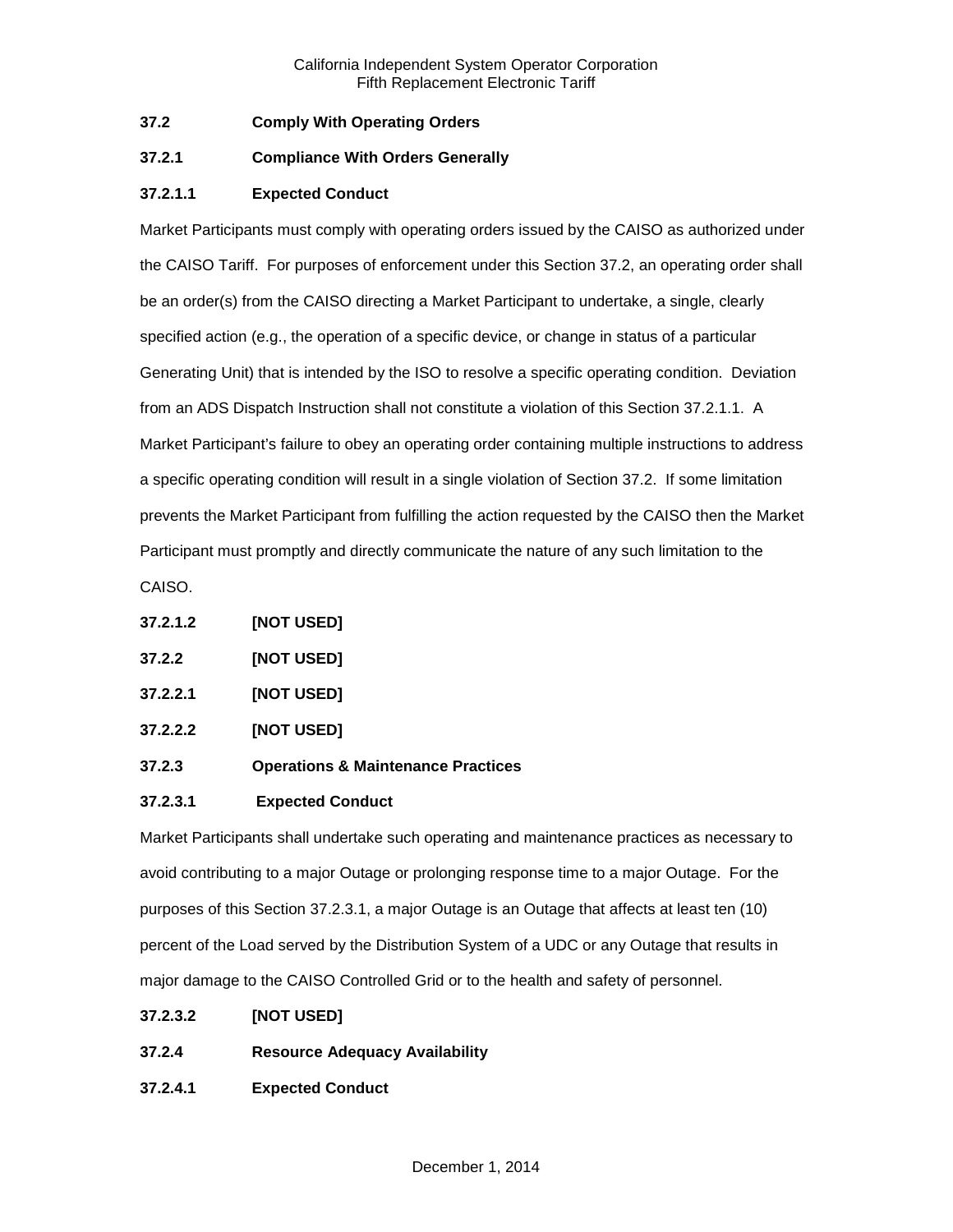Subject to Section 40, a Market Participant shall start a Generating Unit listed as a Resource Adequacy Resource and bring it on-line and/or available consistent with a DAM or RUC commitment or Real-Time Dispatch Instructions and once started up, shall not shut down a Generating Unit listed as a Resource Adequacy Resource in a manner that is inconsistent with a DAM or RUC commitment or Real-Time Dispatch Instructions, unless the CAISO releases the Generating Unit after the RUC process is completed, or a derate or Outage prevents the Generating Unit from being on-line and available.

**37.2.4.2 [NOT USED]**

<span id="page-3-0"></span>

| 37.2.5 | [NOT USED] |
|--------|------------|
|--------|------------|

<span id="page-3-1"></span>**37.2.6 [NOT USED]**

<span id="page-3-2"></span>**37.3 Submit Feasible Bids And Submissions To Self-Provide**

<span id="page-3-3"></span>**37.3.1 Bidding Generally**

# **37.3.1.1 Expected Conduct**

Market Participants must submit Bids for Energy, RUC Capacity and Ancillary Services and Submissions to Self-Provide an Ancillary Service from resources that are reasonably expected to be available and capable of performing at the levels specified in the Bid, and to remain available and capable of so performing based on all information that is known to the Market Participant or should have been known to the Market Participant at the time of submission. Intertie Schedules in the RTM for import or export Energy are not subject to the foregoing requirement, but failure to deliver on such Intertie Schedules in the RTM can be subject to referral by DMM under Section 11.1, Appendix P.

### **37.3.1.2 [NOT USED]**

# <span id="page-3-4"></span>**37.3.2 Exceptions**

The submission of a Bid or of a Submission to Self-Provide Ancillary Services that causes, or that the CAISO expects to cause Congestion shall not, by itself, constitute a violation of Section 37.3.1.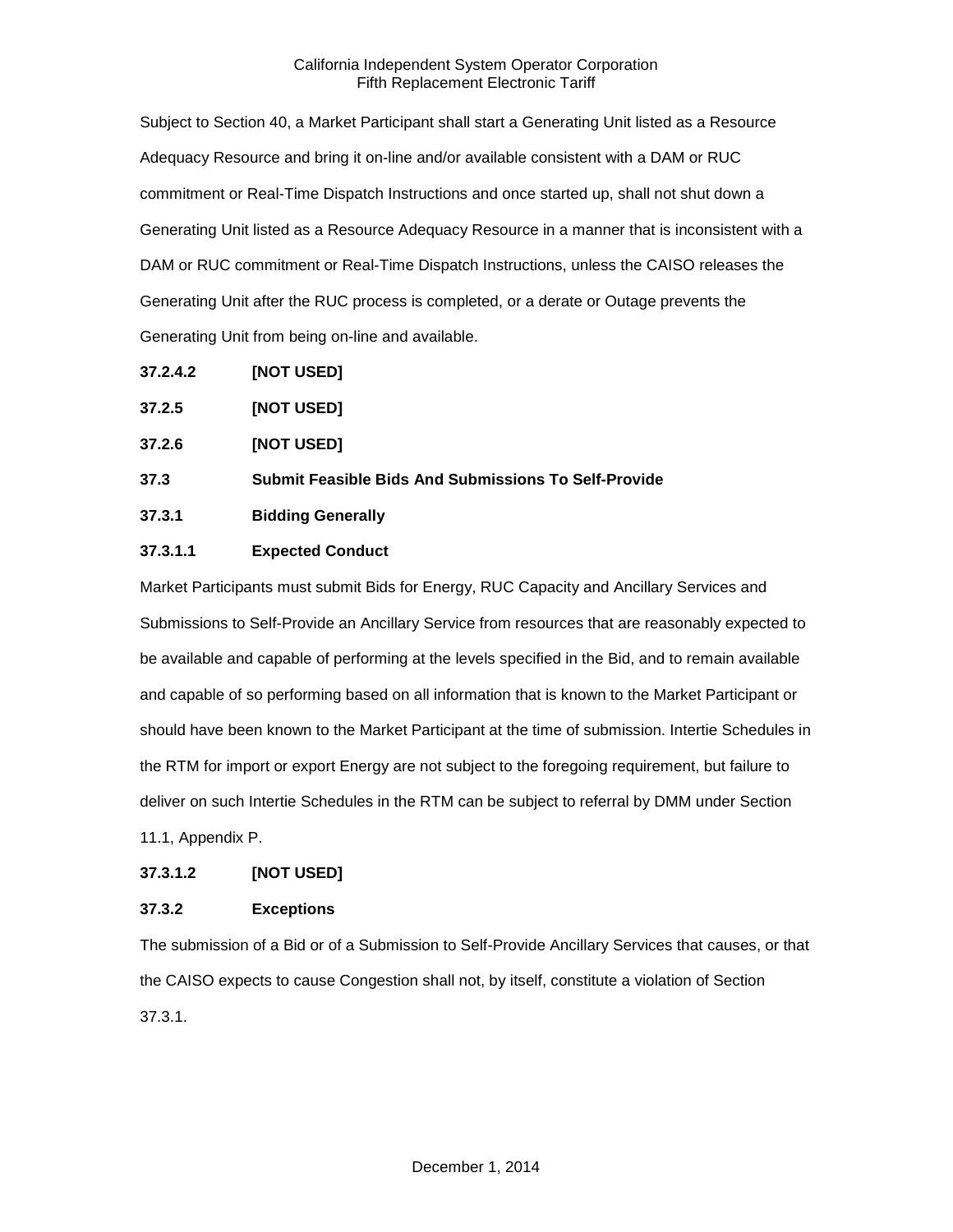# <span id="page-4-0"></span>**37.4 Comply With Availability Reporting Requirements**

## <span id="page-4-1"></span>**37.4.1 Reporting Availability**

# **37.4.1.1 Expected Conduct**

A Market Participant shall notify the CAISO Control Center of any Outage reportable pursuant to Section 9.3.10.3.1 of a Generating Unit subject to Section 4.6 within sixty (60) minutes after the Outage is discovered.

# **37.4.1.2 Sanctions**

A "violation" for purposes of this Section shall mean each failure to notify the CAISO Control Center about an Outage of a Generating Unit within sixty (60) minutes after the Outage is discovered, as required by Section 37.4.1, except that (a) for each Generating Unit, the first such failure in a calendar month shall not constitute a violation, and (b) for each Generating Unit, multiple failures in the same calendar day shall constitute a single violation. The Sanctions for a violation of Section 37.4.1 shall be as follows:

- (a) for each Generating Unit that is the subject of a violation, the Sanction for the first violation in a calendar month shall be a warning letter;
- (b) for each Generating Unit that is the subject of a violation, the Sanction for the second and subsequent violations in a calendar month will be a financial penalty, as follows:
	- (i) if the Generating Unit has not been the subject of a financial penalty for a previous violation within twelve (12) months of the instant violation, the Sanction will be \$1,000;
	- (ii) if the Generating Unit has been the subject of one financial penalty for a previous violation within twelve (12) months of the instant violation, the Sanction will be \$2,000;
	- (iii) if the Generating Unit has been the subject of two or more financial penalties for previous violations within twelve (12) months of the instant violation, the Sanction will be \$5,000.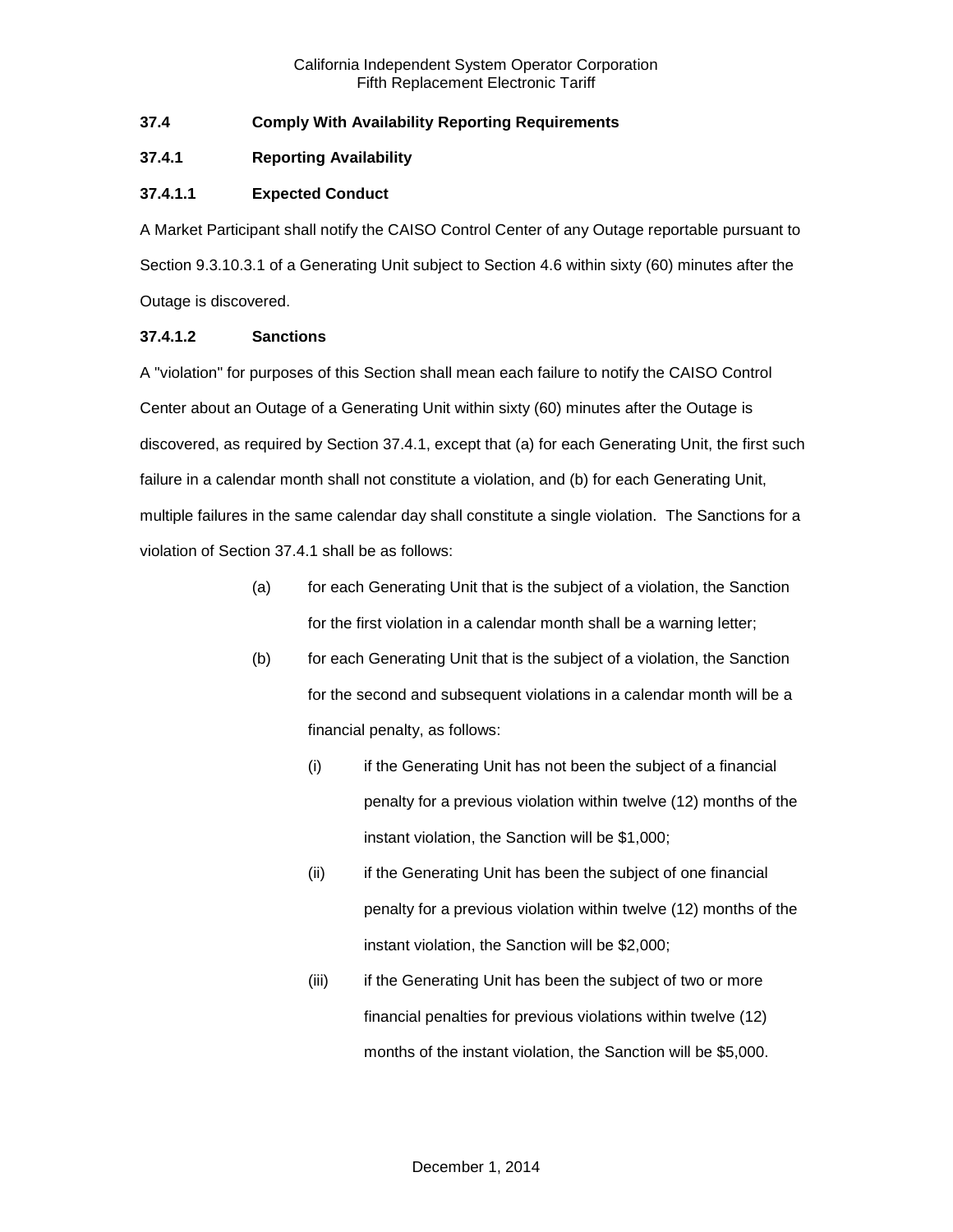# <span id="page-5-0"></span>**37.4.2 Scheduling And Final Approval Of Outages**

# **37.4.2.1 Expected Conduct**

A Market Participant shall not undertake an Outage except as approved by the CAISO Outage Coordination Office in accordance with Section 9.3.2, Section 9.3.9, and Section 9.3.6.6. A Market Participant shall not commence any Outage without obtaining final approval from the CAISO Control Center in accordance with Sections 9.3.9 and 9.3.10.

# **37.4.2.2 Sanctions7**

The Sanctions for a violation of Section 37.4.2 shall be as follows: for the first violation within a rolling twelve (12) month period, \$5,000; for subsequent violations within a rolling twelve (12) month period, \$10,000. A "violation" shall mean each Outage undertaken for which all required approvals were not obtained.

# <span id="page-5-1"></span>**37.4.3 [Not Used]**

# <span id="page-5-2"></span>**37.4.4 Enhancements And Exceptions**

Except as otherwise specifically provided, penalty amounts shall be tripled for any violation of Section 37.4.1 through Section 37.4.3 that occurs during a CAISO System Emergency. Violations of the above rules that result in circumstances in which an Uninstructed Deviation Penalty under Section 11.23 is assessed shall not be subject to Sanction under this Section.

37.4.

- <span id="page-5-3"></span>**37.5 Provide Factually Accurate Information**
- <span id="page-5-4"></span>**37.5.1 [NOT USED]**
- <span id="page-5-5"></span>**37.5.2 Inaccurate or Late Actual SQMD**

# **37.5.2.1 Expected Conduct**

Scheduling Coordinators representing Scheduling Coordinator Metered Entities shall provide complete and accurate Settlement Quality Meter Data for each Trading Hour and shall correct any errors in such data no later than forty-eight (48) Business Days after the Trading Day (T+48B). Failure either to submit complete and accurate Actual Settlement Quality Meter Data or to replace Estimated Settlement Quality Meter Data with complete and accurate Actual Settlement Quality Meter Data by T+48B is late Actual Settlement Quality Meter Data and shall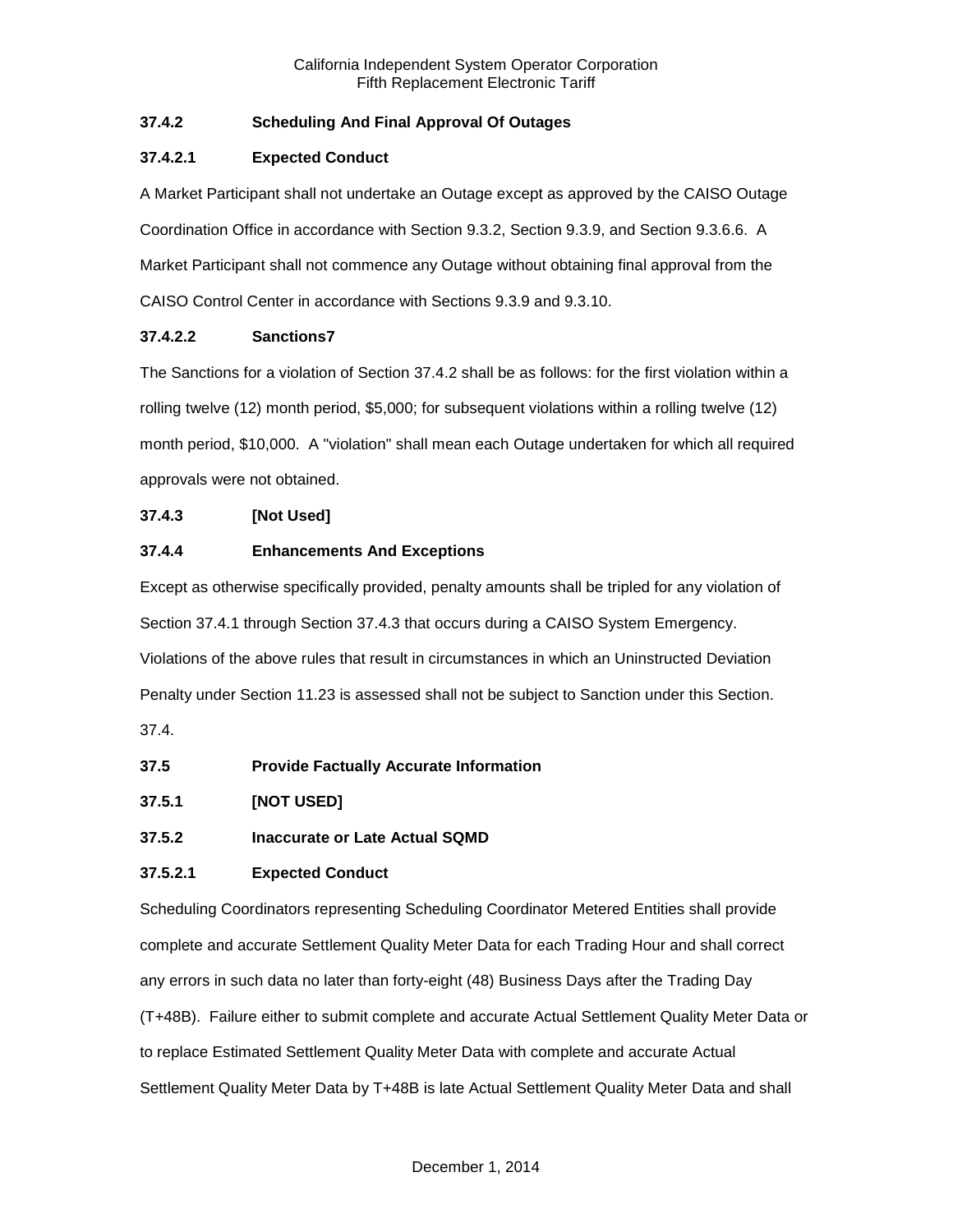be a violation of this rule. The failure to provide complete and accurate Actual Settlement Quality Meter Data, as required by Section 10.3.6 that causes an error to exist in such Settlement Quality Meter Data after forty-eight (48) Business Days after the Trading Day (T+48B) shall be a violation of this rule. Scheduling Coordinators that fail to submit Scheduling Coordinator Estimated Settlement Quality Meter Data that is complete and based on a good faith estimate that reasonably represents Demand and/or Generation quantities for each Settlement Period as required by Section 10 shall be a violation of this rule and may be referred to DMM for investigation.

# **37.5.2.2 Sanctions**

Violations under this Section 37.5.2 shall be subject to Sanction described in Section 37.11.

### **37.5.2.3 Disposition of Sanction Proceeds**

For purposes of redistributing collected market adjustments, any amounts collected under this provision shall be applied first to those parties affected by the conduct. Any excess amounts shall be disposed of as set forth in Section 37.9.4.

### <span id="page-6-0"></span>**37.6 Provide Information Required By CAISO Tariff**

# <span id="page-6-1"></span>**37.6.1 Required Information Generally**

### **37.6.1.1 Expected Conduct**

Except as provided below in Section 37.6.4 (Review by FERC), all information that is required to be submitted to the CAISO under the CAISO Tariff must be submitted by the specified deadline. For the purposes of this Section 37.6.1.1, the specified deadline is either the deadline established directly in the CAISO Tariff or, where the CAISO Tariff does not establish a specific deadline, by the deadline that the CAISO has authority to establish under the CAISO Tariff.

### **37.6.1.2 Sanctions**

Except as otherwise provided below, in Section 37.6.2 and Section 37.6.3, the Sanction for a violation of Section 37.6.1.1 shall be \$500 for each day that the required information is late.

### <span id="page-6-2"></span>**37.6.2 Investigation Information**

# **37.6.2.1 Expected Conduct**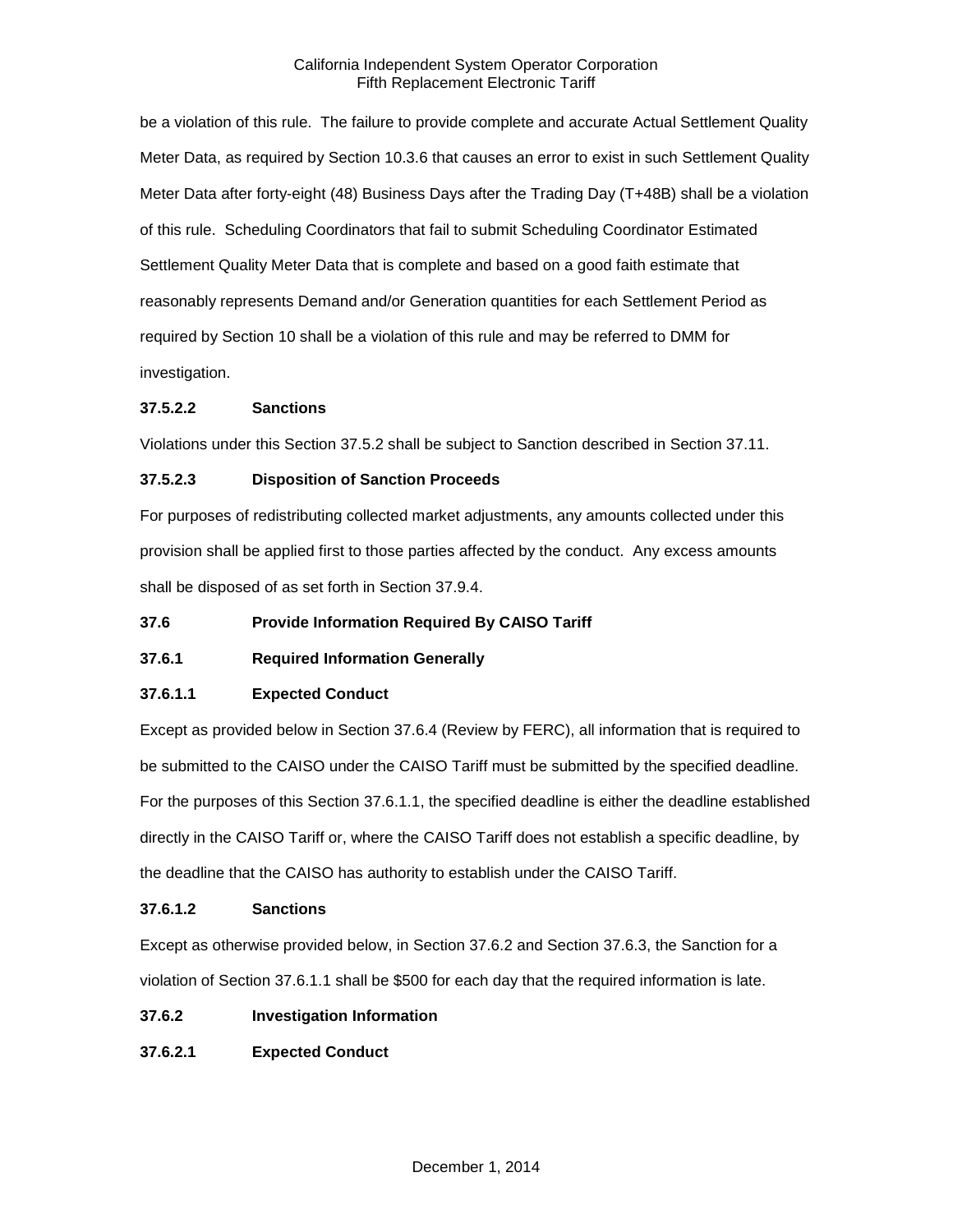Except as provided below in Section 37.6.4 (Review by FERC), Market Participants must submit information in response to a written request by the CAISO for information requested in the course of an investigation authorized by the CAISO by the deadline established in the request by the CAISO.

## **37.6.2.2 Sanctions**

The Sanction for a violation of Section 37.6.2 shall be as follows: for the first violation in a rolling twelve (12) month period, \$1000/day; for the second violation in a rolling twelve (12) month period, \$2000/day; for the third and subsequent violations in a rolling twelve (12) month period, \$5000/day. For purposes of this subsection, a violation shall be each failure to provide a full response to a written request and the Sanction shall be determined from the date that the response was due until a full response to the request is received.

# <span id="page-7-0"></span>**37.6.3 Audit Materials**

# **37.6.3.1 Expected Conduct**

Except as provided below in Section 37.6.4 (Review by FERC), Market Participants shall comply with the CAISO's audit and/or test procedures authorized pursuant to Section 10.3.10, and further shall perform and submit an annual self-audit as required by the procedures the ISO establishes pursuant to Section 10.3.10, including procedures established relating to the deadline for submitting the required audit.

### **37.6.3.2 Sanctions**

For failure to submit an audit report as required by Section 10.3.10.1, the Sanction shall be \$1000/day until such report is received by the CAISO. For all other violations of this rule the Sanctions shall be as follows: for the first violation in a rolling twelve (12) month period, \$1000/day; for the second violation in a rolling twelve (12) month period, \$2000/day; for the third and subsequent violations in a rolling twelve (12) month period, \$5000/day. For purposes of this subsection, a "violation" shall be each failure to provide all information required under the audit or test, from the date that the information was due until all required information is received by the CAISO.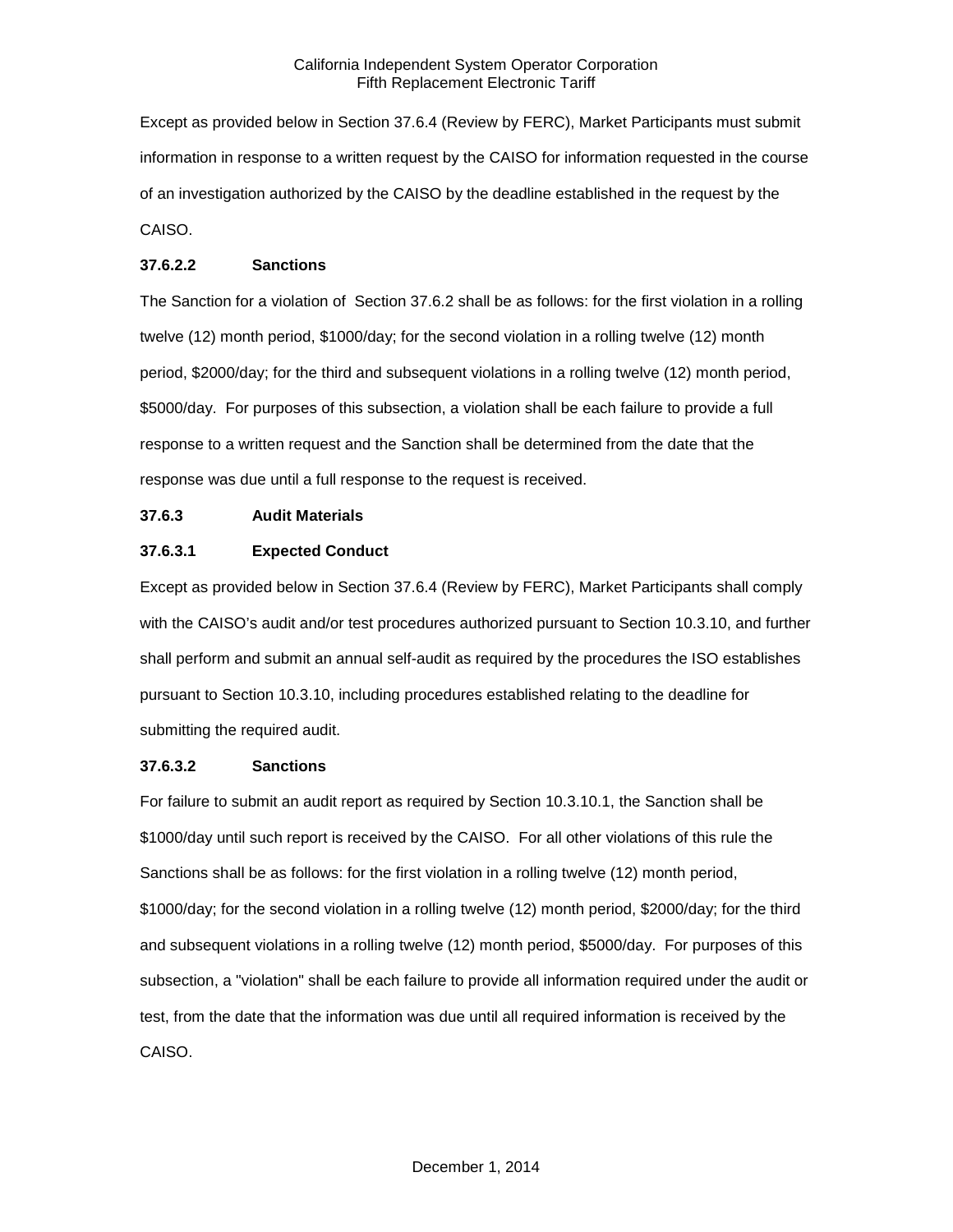# <span id="page-8-0"></span>**37.6.4 Review By FERC**

A Market Participant who objects to an information, audit or test obligation that is enforceable under Section 37.6.1, Section 37.6.2 or Section 37.6.3 above shall have the right immediately (and in all events, no later than the due date for the information) to seek review of the obligation with FERC. In the event that such review is sought, the time for submitting the response or other information to the CAISO shall be tolled until FERC resolves the issue.

# <span id="page-8-1"></span>**37.7 [NOT USED]**

# <span id="page-8-2"></span>**37.8 Process For Investigation And Enforcement**

# <span id="page-8-3"></span>**37.8.1 Purpose; Scope**

The provisions of this Section 37.8 set forth the procedures by which the CAISO will independently investigate potential violations of the Rules of Conduct and administer enforcement activities. Except as hereinafter provided the provisions of this section apply to the Rules of Conduct set forth in Sections 37.2 through 37.6.

# <span id="page-8-4"></span>**37.8.2 Referrals To FERC**

Section 37.2.1, Section 37.2.3, Section 37.2.4, and Section 37.3.1 shall be enforced by FERC, in accordance with FERC's rules and procedures. Pursuant to Section 11 of Appendix P, DMM shall refer suspected violations of Section 37.2.1, Section 37.2.3, Section 37.2.4, and Section 37.3.1 to FERC. For violations of this Section 37 that are enforced by FERC, Section 37.8.3, Section 37.8.4, Section 37.8.5, Section 37.8.6, Section 37.8.7, Section 37.8.8, Section 37.8.9, and Section 37.8.10 shall not apply to any investigation DMM may conduct of a suspected Market Violation to FERC.

### <span id="page-8-5"></span>**37.8.3 Investigation**

The CAISO shall conduct a reasonable investigation seeking available facts, data, and other information relevant to the potential Rules of Conduct violation.

### <span id="page-8-6"></span>**37.8.4 Notice**

The CAISO shall provide notice of the investigation in sufficient detail to allow for a meaningful response to the Scheduling Coordinator and, as limited below, to all Market Participants the Scheduling Coordinator represents that are the subject(s) of the investigation. The CAISO shall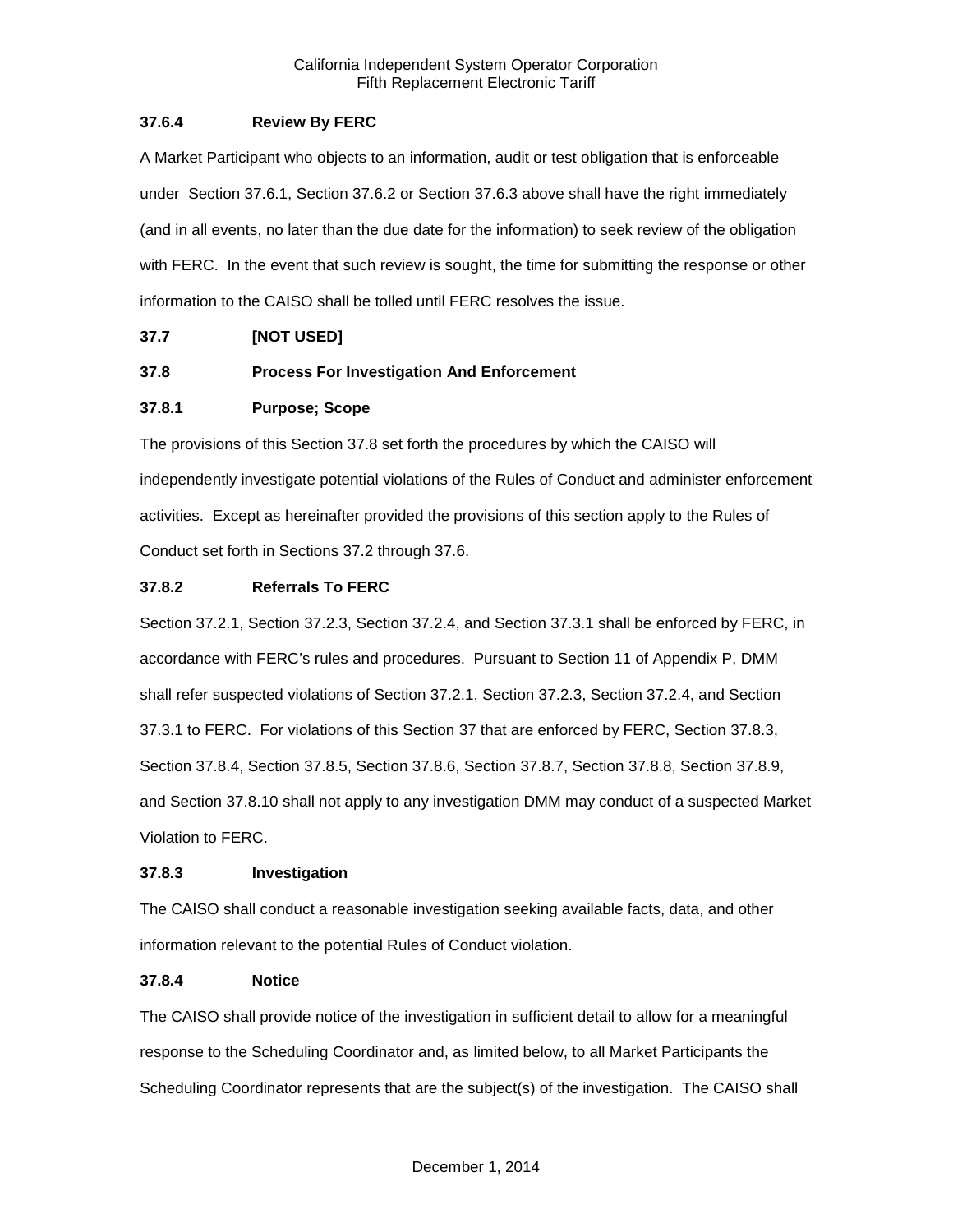contact the Market Participant(s) that may be involved, so long as the CAISO has sufficient objective information to identify and verify the role of the Market Participant(s) in the potential Rules of Conduct violation. Such Market Participant(s) will likely have an existing contractual relationship with the CAISO (e.g., UDC, MSS, CAISO Metered Entity, Participating Transmission Owner, Participating Generator, Participating Load, or Demand Response Provider).

# <span id="page-9-0"></span>**37.8.5 Opportunity To Present Evidence**

The CAISO shall provide an opportunity to the Market Participant(s) that are the subject(s) of the investigation to present any issues of fact or other information relevant to the potential Rules of Conduct violation being investigated. The CAISO shall consider all such information or data presented.

# <span id="page-9-1"></span>**37.8.6 Results Of Investigation**

The CAISO shall notify the Market Participant(s) that are the subject(s) of the investigation of the results of the investigation. The Market Participant(s) shall have thirty (30) days to respond to the findings of the CAISO before the CAISO makes a determination of whether a Sanction is required by this CAISO Tariff.

# <span id="page-9-2"></span>**37.8.7 Statement Of Findings And Conclusions**

Where the investigation results in a Sanction, the CAISO shall state its findings and conclusions in writing, and will make such writing available to the Scheduling Coordinator and, as provided in Section 37.8.4, to the Market Participant(s) that are the subject(s) of the investigation.

# <span id="page-9-3"></span>**37.8.8 Officer Representative**

Where an investigation results in a Sanction by the CAISO, the CAISO shall direct its notice of such result to a responsible representative of the Scheduling Coordinator and, as provided in Section 37.8.4, to the Market Participant(s) that are the subject(s) of the investigation at the officer level.

# <span id="page-9-4"></span>**37.8.9 Record Of Investigation**

Where an investigation results in a Sanction, the CAISO will maintain a record of the investigation until its decision has been finally reviewed, if review is sought, or until the period for seeking review has expired.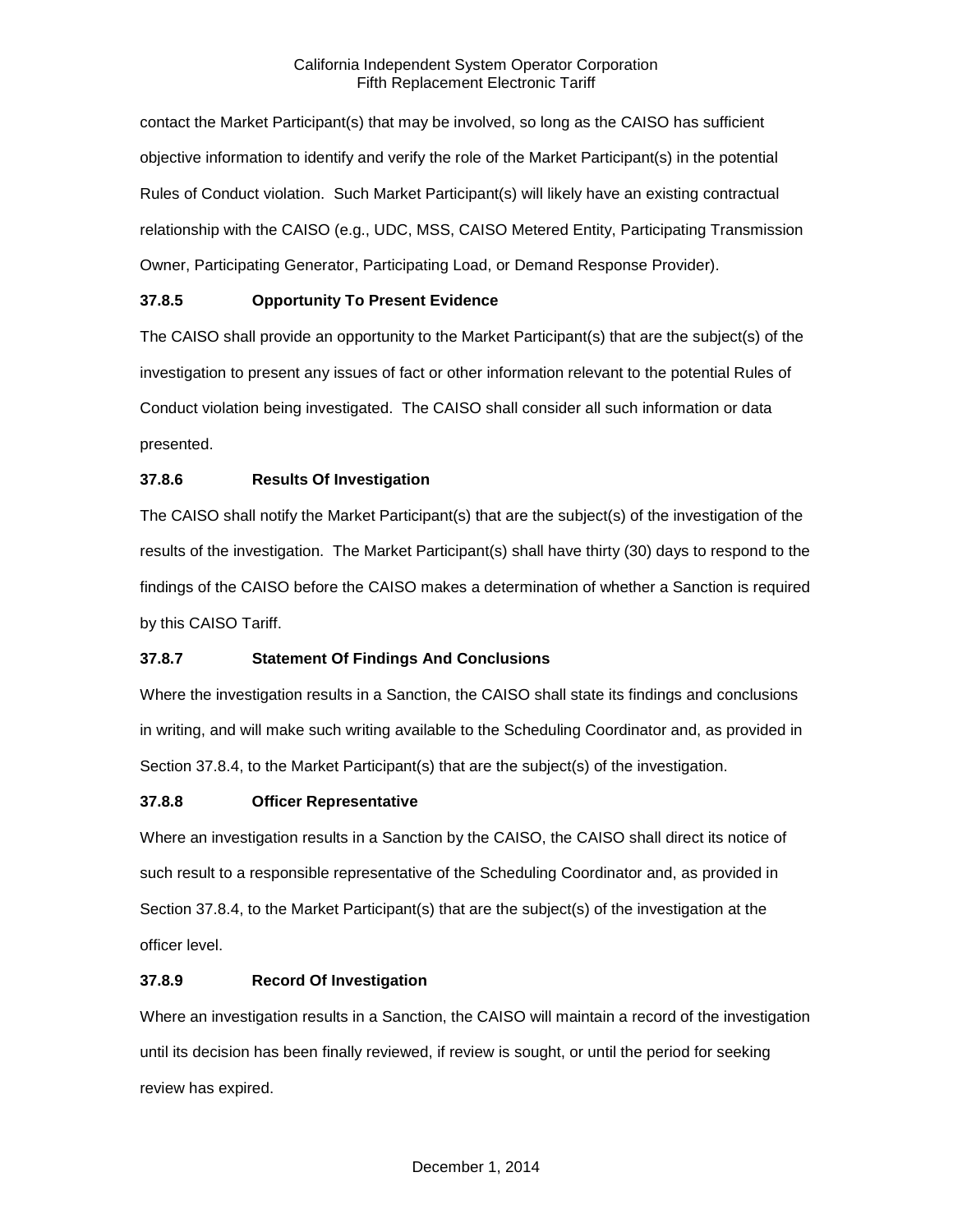#### <span id="page-10-0"></span>**37.8.10 Review Of Determination**

A Market Participant that receives a Sanction may obtain immediate review of the CAISO's determination by directly appealing to FERC, in accordance with FERC's rules and procedures. In such case, the applicable Scheduling Coordinator shall also dispute the Recalculation Settlement Statement containing the financial penalty, in accordance with Section 11. The Recalculation Settlement Statement dispute and appeal to FERC must be made in accordance with the timeline for raising disputes specified in Section 11.29.8. The penalty will be tolled until FERC renders its decision on the appeal. The disposition by FERC of such appeal shall be final, and no separate dispute of such Sanction may be initiated under Section 13, except as provided in Section 37.9.3.4. For the purpose of applying the time limitations set forth in Section 37.10.1, a Sanction will be considered assessed when it is included on a Recalculation Settlement Statement, whether or not the CAISO accepts a Scheduling Coordinator's dispute of such Recalculation Settlement Statement pending resolution of an appeal to FERC in accordance with this section or Section 37.9.3.3.

### <span id="page-10-1"></span>**37.9 Administration Of Sanctions**

### <span id="page-10-2"></span>**37.9.1 Assessment; Waivers And Adjustments**

Penalty amounts for violation of these Rules of Conduct shall be calculated as specified in Section 37.4.1.2, Section 37.4.2.2, Section 37.4.3.2, Section 37.4.4, Section 37.5.2.2, Section 37.6.1.2, Section 37.6.2.2, and Section 37.6.3.2.

<span id="page-10-4"></span><span id="page-10-3"></span>

| 37.9.2   | <b>[NOT USED]</b>            |
|----------|------------------------------|
| 37.9.2.1 | [NOT USED]                   |
| 37.9.2.2 | [NOT USED]                   |
| 37.9.2.3 | [NOT USED]                   |
| 37.9.2.4 | [NOT USED]                   |
| 37.9.2.5 | <b>[NOT USED]</b>            |
| 37.9.2.6 | <b>[NOT USED]</b>            |
| 37.9.3   | <b>Settlement</b>            |
| 37.9.3.1 | <b>Settlement Statements</b> |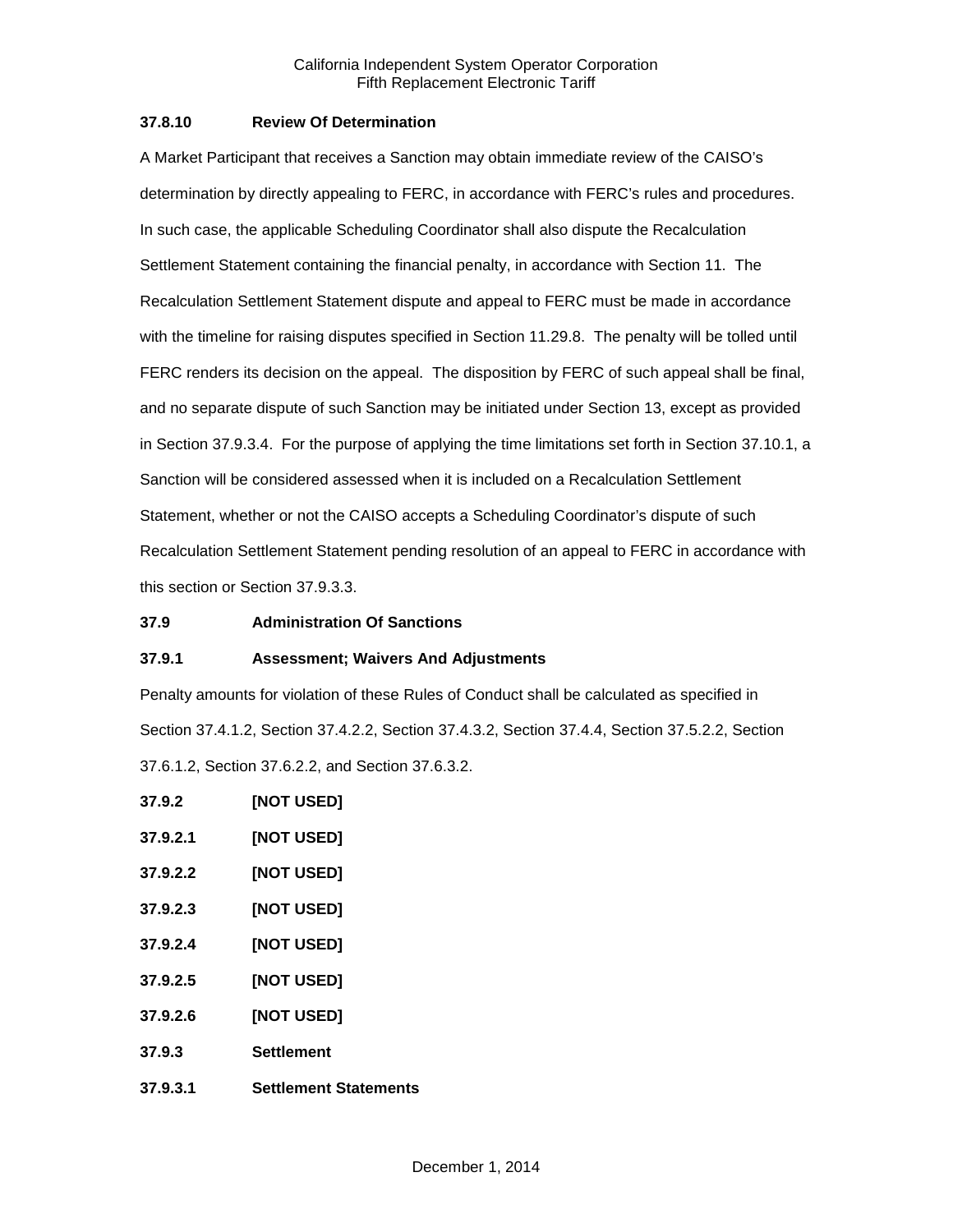The CAISO will administer any penalties issued under this Section 37 through Recalculation Settlement Statements, as relevant, issued to the responsible Scheduling Coordinator by the CAISO. Before invoicing a financial penalty through the Settlement process, the CAISO will provide a description of the penalty to the responsible Scheduling Coordinator and all Market Participants the Scheduling Coordinator represents that are liable for the penalty, when the CAISO has sufficient objective information to identify and verify responsibility of such Market Participants. The description shall include the identity of the Market Participant that committed the violation and the amount of the penalty.

#### **37.9.3.2 Payment**

Except as provided in Section 37.8.10 or Section 37.9.3.3 below, the Scheduling Coordinator shall be obligated to pay all penalty amounts reflected on Settlement Statements to the CAISO pursuant to the CAISO's Settlement process, as set forth in Section 11.

#### **37.9.3.3 Other Responsible Party**

Where a party or parties other than the Scheduling Coordinator is responsible for the conduct giving rise to a penalty reflected on a Settlement Statement, and where the Scheduling Coordinator bears no responsibility for the conduct, such other party or parties ultimately shall be liable for the penalty. Under such circumstances, the Scheduling Coordinator shall use reasonable efforts to obtain payment of the penalty from the responsible party(ies) and to remit such payment to the CAISO in the ordinary course of the Settlement process. In the event that the responsible party(ies) wish to dispute the penalty, or the Scheduling Coordinator otherwise is unable to obtain payment from the responsible parties, the Scheduling Coordinator shall notify the CAISO and dispute the Settlement Statement. The CAISO promptly shall notify FERC. If the CAISO finds that a Market Participant separate from the Scheduling Coordinator that is unable to obtain payment from the responsible party(ies) is solely responsible for a violation, the Scheduling Coordinator that is unable to obtain payment may net its payment of its Invoice amount by the amount of the penalty in question. The CAISO may refuse to offer further service to any responsible party that fails to pay a penalty, unless excused under the terms of the CAISO Tariff, by providing notice of such refusal to the Scheduling Coordinator. Following such notice,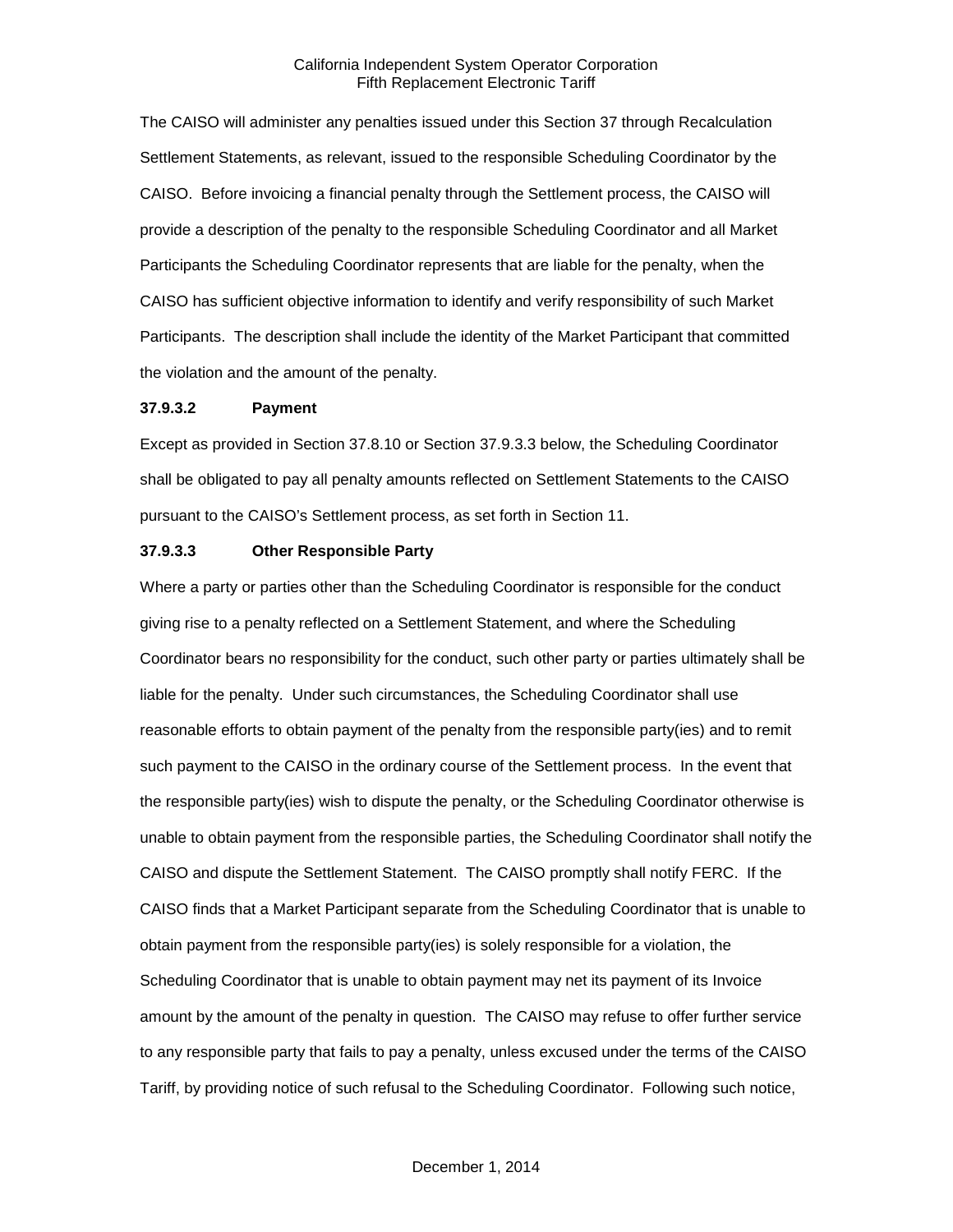the Scheduling Coordinator shall be liable for any subsequent penalties assessed on account of such responsible party.

# **37.9.3.4 [NOT USED]**

### <span id="page-12-0"></span>**37.9.4 Disposition Of Proceeds**

The CAISO shall collect penalties assessed pursuant to this Section 37.9 and deposit such amounts in an interest bearing trust account. After the end of each calendar year, the CAISO shall distribute the penalty amounts together with interest earned through payments to Scheduling Coordinators as provided herein. For the purpose of this Section 37.9.4, "eligible Market Participants" shall be those Market Participants that were not assessed a financial penalty pursuant to this Section 37 during the calendar year.

Each Scheduling Coordinator that paid GMC during the calendar year will identify, in a manner to be specified by the CAISO, the amount of GMC paid by each Market Participant for whom that Scheduling Coordinator provided service during that calendar year. The total amount assigned to all Market Participants served by that Scheduling Coordinator in such calendar year (including the Scheduling Coordinator itself for services provided on its own behalf), shall equal the total GMC paid by that Scheduling Coordinator.

The CAISO will calculate the payment due each Scheduling Coordinator based on the lesser of the GMC actually paid by all eligible Market Participants represented by that Scheduling Coordinator, or the product of a) the amount in the trust account, including interest, and b) the ratio of the GMC paid by each Scheduling Coordinator for eligible Market Participants, to the total of such amounts paid by all Scheduling Coordinators. Each Scheduling Coordinator is responsible for distributing payments to the eligible Market Participants it represented in proportion to GMC collected from each eligible Market Participant.

Prior to allocating the penalty proceeds, the CAISO will obtain FERC's approval of its determination of eligible Market Participants and their respective shares of the trust account proceeds. If the total amount in the trust account to be so allocated exceeds the total GMC obligation of all eligible Market Participants, then such excess shall be treated in accordance with Section 11.29.9.6.3.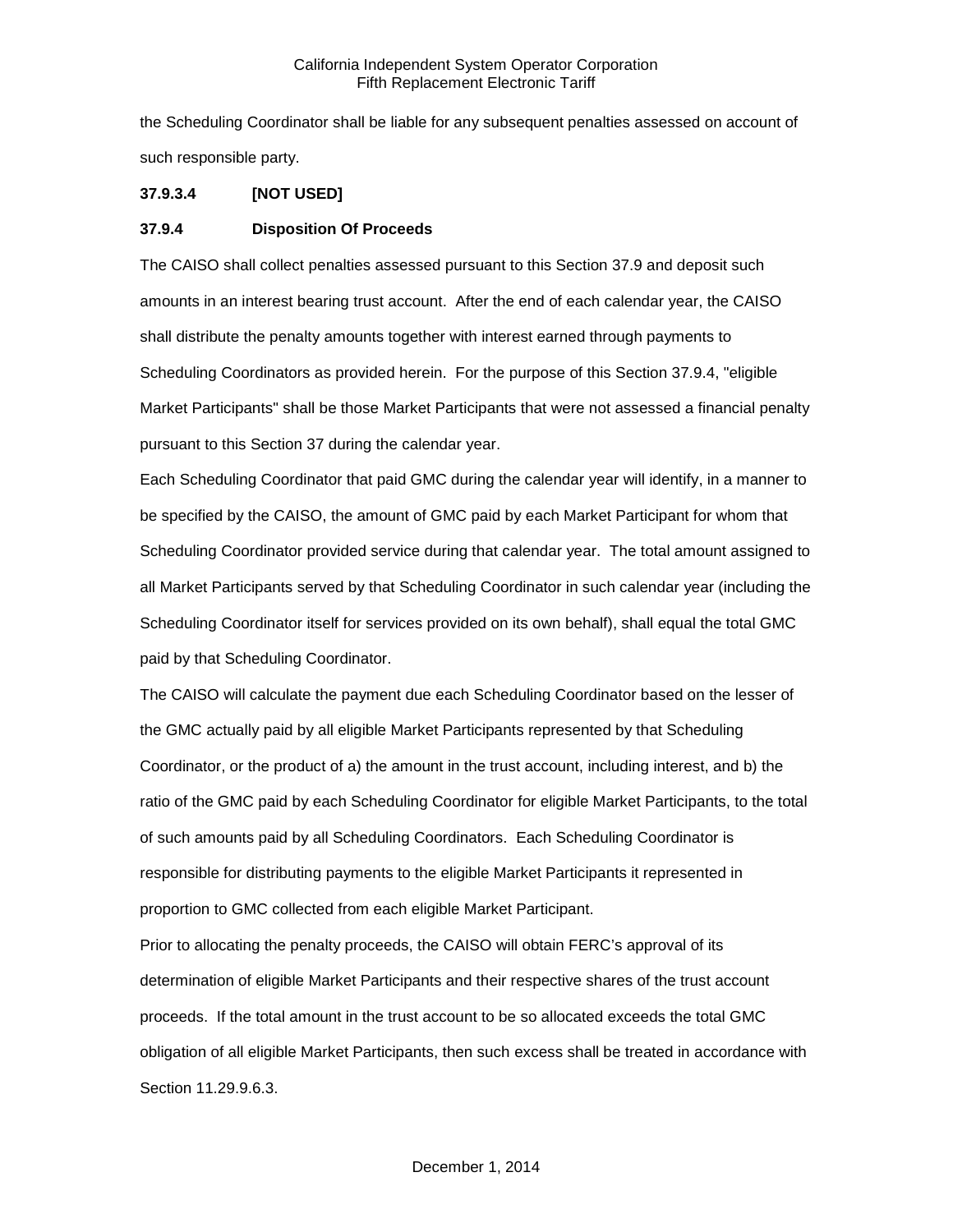# <span id="page-13-0"></span>**37.10 Miscellaneous**

## <span id="page-13-1"></span>**37.10.1 Time Limitation**

An investigation of events potentially subject to Sanction by the CAISO under this Section 37 must be commenced within ninety (90) days of discovery of the events. Sanctions may be assessed under this Section 37 up to one year after discovery of the events constituting the violation, but no later than three years after the date of the violation. Nothing in this section shall limit the rights or liabilities of any party under any other provision of applicable laws, regulations or tariff provisions.

# <span id="page-13-2"></span>**37.10.2 No Limitation On Other Rights**

Nothing contained in this Section 37 shall limit the ability of the CAISO to collect information from Market Participants or to establish new provisions pursuant to Section 15.

# <span id="page-13-3"></span>**37.11 Method For Calculating Penalties**

# <span id="page-13-4"></span>**37.11.1 Inaccurate or Late Actual SQMD Penalty**

There is no Sanction for the submission of inaccurate or late Actual Settlement Quality Meter Data used for a Recalculation Settlement Statement T+ 12B. However, failure by a Scheduling Coordinator, under a specific SCID, to submit Actual Settlement Quality Meter Data or to replace Estimated Settlement Quality Meter Data with Actual Settlement Quality Meter Data by forty-eight (48) Business Days after the Trading Day (T+48B) for one or more scheduled Resource IDs for a given Trading Day is late Actual Settlement Quality Meter Data and constitutes a Rule of Conduct violation. The Sanction is \$1,000 and the Scheduling Coordinator is required to submit Actual Settlement Quality Meter Data during the period specified in Section 10.3.6.4 for Recalculation Settlement Statement T+9M. Where a Scheduling Coordinator fails to submit Actual Settlement Quality Meter Data or to replace Estimated Settlement Quality Meter Data with Actual Settlement Quality Meter Data by T+48B for one or more scheduled Resource IDs for a given Trading Day and that Scheduling Coordinator also fails to submit Actual Settlement Quality Meter Data during the period specified in Section 10.3.6.3 for Recalculation Settlement Statement T+9M, then the Scheduling Coordinator shall also be levied a Sanction of \$3,000. The submission by a Scheduling Coordinator of Actual Settlement Quality Meter Data that causes an error to exist in